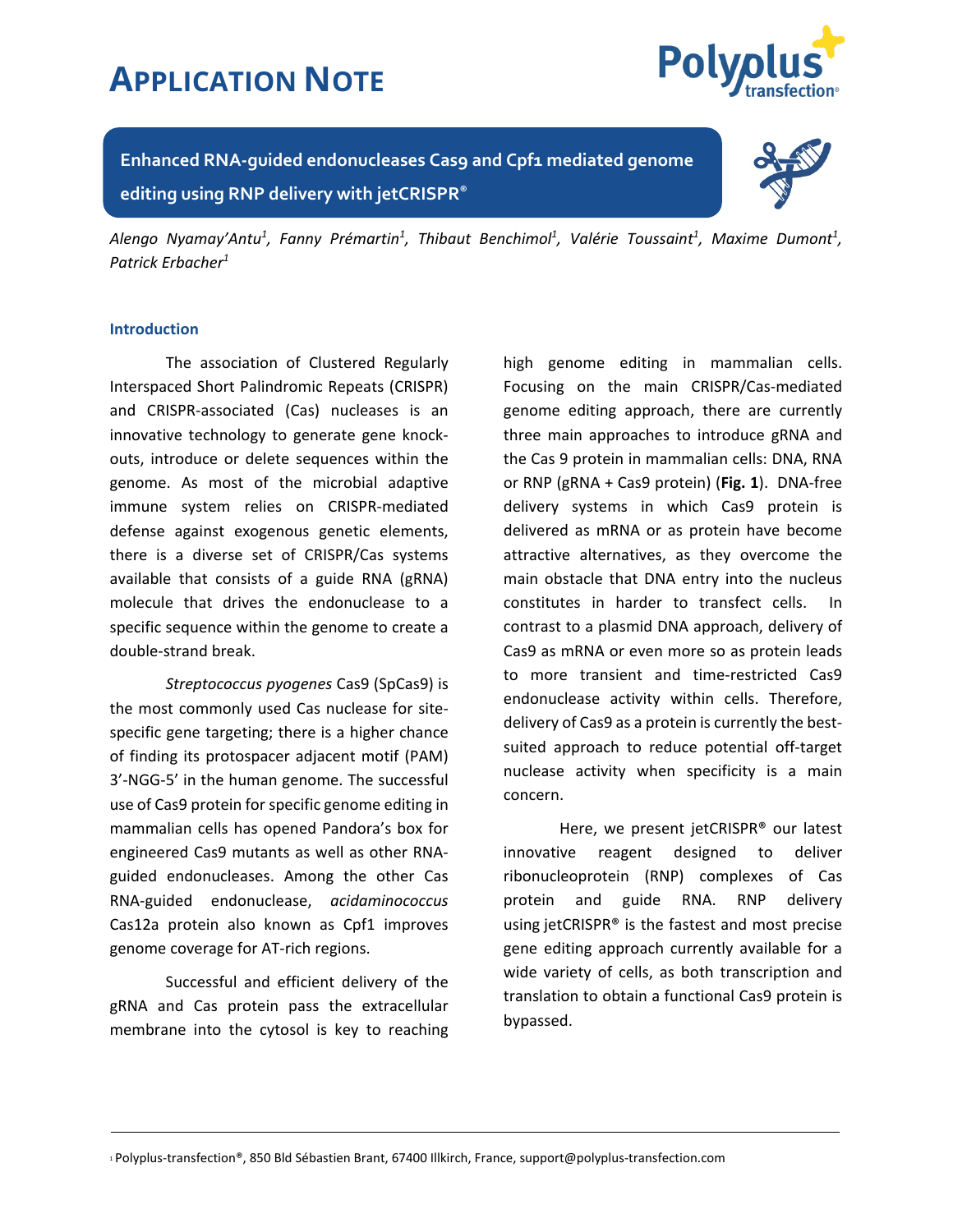



in vivo CRISPR experiments are successfully achieved with in vivo-jetPEI®

**Fig. 1: in vitro transfection approaches for CRISPR experiments.**

#### **High Genome Editing efficiency by RNP transfection**

jetCRISPR® transfection reagent is an innovative transfection reagent which efficiently delivers RNP complexes to reach highest Cas9 mediated genome editing. During RNP transfection optimization, we carefully optimized gRNA and Cas9 concentration, RNP: jetCRISPR® ratio, and Cas9 protein sequence. Genome editing efficiency measured as the percentage of INDEL (%) was assessed within a range of RNP concentrations to target one of the frequently used housekeeping gene HPRT1 **(Fig. 2)**. Several



RNP concentrations were tested ranging from 5- 30 nM, with a gRNA to Cas9 ratio of 1:1. While transfection of RNP at the lowest range of 5 nM generated 20% of INDEL in HeLa cells, we could demonstrate that by increasing RNP concentration to 10 nM, we could further increase by 2-fold editing of the targeted HPRT1 gene. Furthermore, with up to 30 nM of RNP, 50 % of INDEL was reached with minimal impact on cell viability and cell morphology.

**Fig. 2: High genome editing efficiency using jetCRISPR® in HeLa cells.** RNP transfections were performed in HeLa cells using several RNP concentrations of Cas9 protein and HPRT1 gRNA or negative control in combination with 0.3 µl of jetCRISPR® reagent per well of a 96-well plate. At 48 h posttransfection, T7 digestion products were run on a 2% agarose gel and stained with BET displayed by G:Box transilluminator (Syngene®). Acquisitions were carried out with the Genesnap software (Syngene®) and INDEL quantifications were performed with the Genetools software (Syngene®). 1: Uncleaved fragment of 1083 bp, 2: long cleaved fragment of 827 bp, 3: short cleaved fragment of 256 bp.

## www.polyplus-transfection.com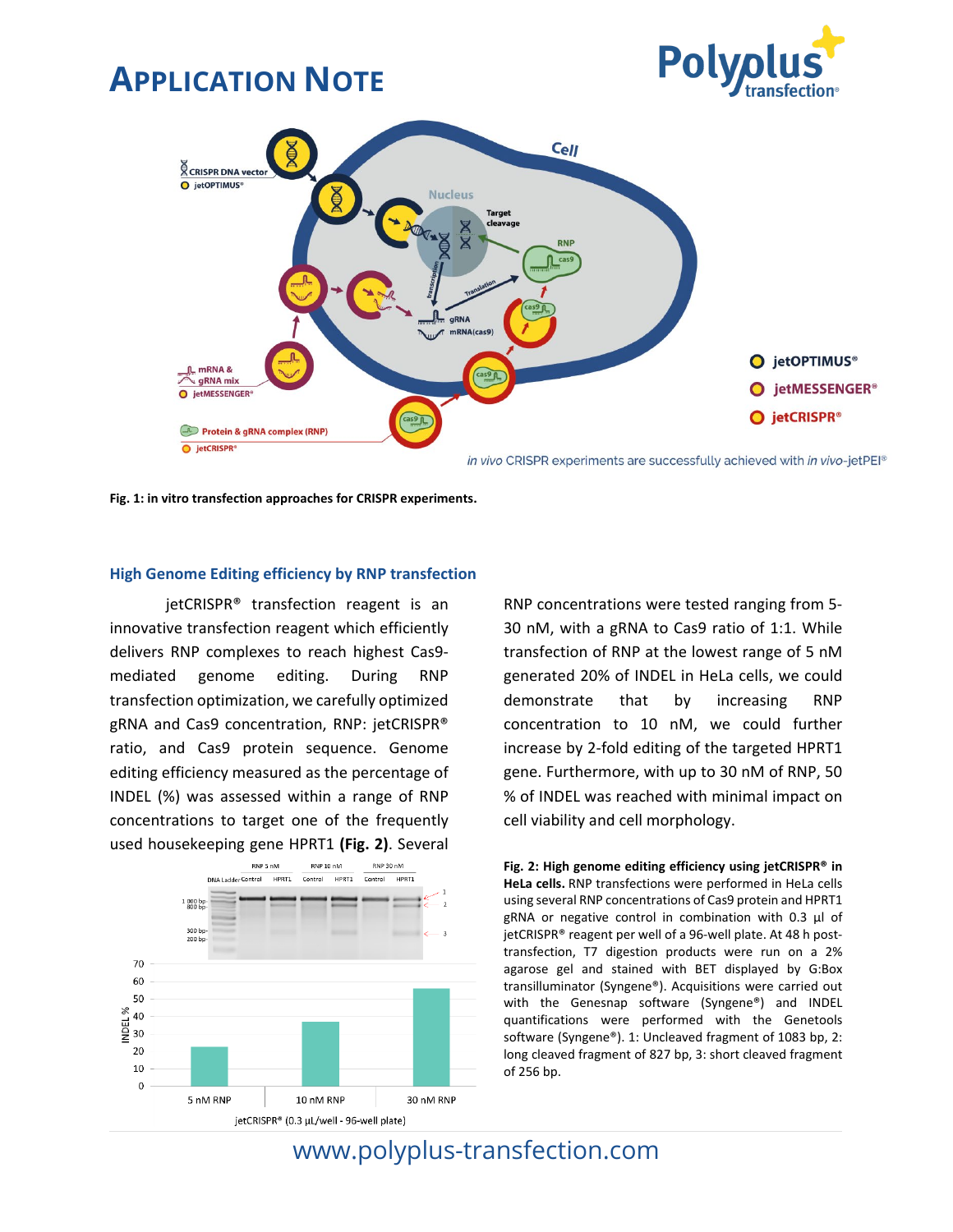We could further show that the Cas9 protein sequence has an impact on genome editing efficiency. RNP transfection optimization with commercially available recombinant Cas9 proteins was performed in HEK-293 cells to target housekeeping gene HPRT1. As shown in **Fig. 3**, the number of Nuclear Localization Sequence (NLS) and protein tags, as well as their



**Fig. 3: Higher genome editing obtained with SpCas9 Nuclease compared to other Cas9 competitors using jetCRISPR® transfection reagent.** RNP transfections were performed in HEK-293 cells using 10 or 30 nM RNP (HPRT1 sgRNA + Cas9 protein) with 0.3 µl of jetCRISPR® reagent per well of 96-well plate. At 48 h post-transfection, genome editing was assessed by calculating the percentage (%) of INDEL using the T7 endonuclease method. The INDEL % was determined by using Genetools software (Syngene®).

positioning in N- or C-terminus leads to differences in INDEL %. To this end, Polyplustransfection provides the Cas9 protein - SpCas9 nuclease - that led to the highest genome editing efficiency compared to other commercially available Cas9 proteins; irrespective of RNP

optimal concentration range.

#### **Superior genome editing efficiency obtained with jetCRISPR®**

RNP transfection using jetCRISPR® is a straightforward 3-step process: assembling RNP complexes, mixing in of the transfection reagent and adding complexes onto cells. Both reverse and forward transfections have been successfully optimized with jetCRISPR®, hence facilitating the implementation of a protocol for a wide variety of cell types. In addition to its compatibility with different cell culture systems, jetCRISPR®

transfection reagent systematically outperforms its main competitor by achieving higher genome editing efficiency, as illustrated in **Table 1**.

| <b>Cell type</b>     | jetCRISPR <sup>®</sup> (INDEL %) | <b>CRISPRMAX™ (INDEL %)</b> |
|----------------------|----------------------------------|-----------------------------|
| <b>HEK-293</b>       | 55 %                             | 35 %                        |
| A549                 | 30 %                             | 20 %                        |
| <b>HUVEC</b>         | 10 %                             | 10 %                        |
| Caco-2               | 15 %                             | 10%                         |
| <b>Melanocytes</b>   | 25 %                             | 10 %                        |
| <b>Keratinocytes</b> | 20 %                             | 20 %                        |

**Table 1: Superior genome editing efficiency obtained with jetCRISPR® in comparison with Lipofectamine® CRISPRMAX™.** RNP transfections were performed according to the manufacturer's optimal recommendations using 10-30 nM RNP (Cas9 Protein and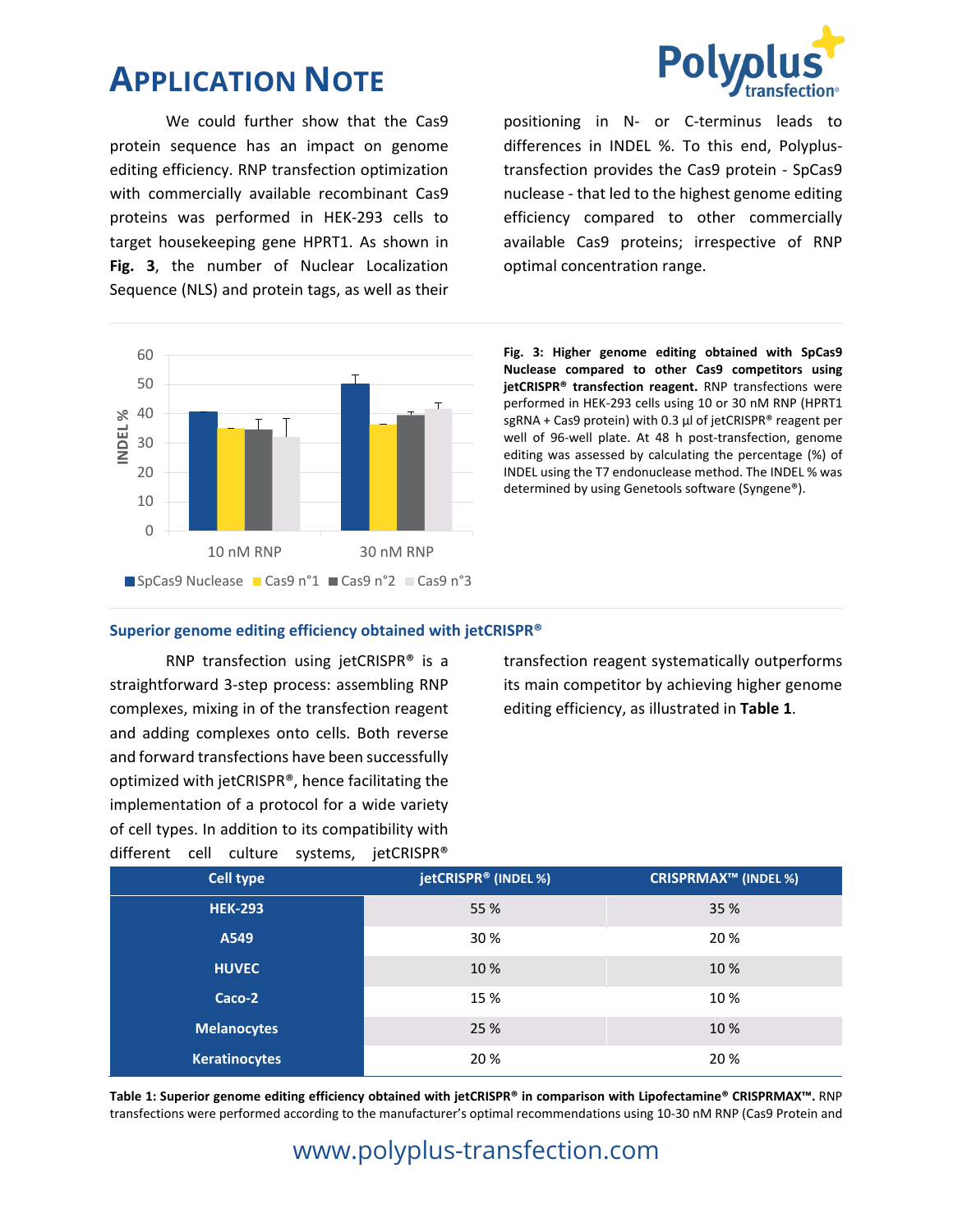

HPRT1 gRNA) with 0.3 µl of jetCRISPR® reagent or with 0.3 µl of Lipofectamine® CRISPRMAX™, per well of a 96-well plate. At 48 h post-transfection, genome editing was assessed by calculating the percentage (%) of INDEL using the T7 endonuclease assay. The INDEL % was determined with the Genetools software (Syngene®).

#### **Cpf1: alternative Cas endonuclease to target AT-rich regions**

Delivery of Cpf1 /gRNA RNP complexes has proven to be more challenging. Currently, only physical methods such as electroporation are recommended by commercial Cpf1 protein providers. Polyplus-transfection is therefore pioneer in providing a transfection reagent jetCRISPR® for both Cas9 and Cpf1 RNP complex delivery. As summarized in **Table 2**, Cpf1 structurally and functionally differs from Cas9 protein. On a structural level, Cpf1 and its corresponding gRNA are smaller in size then their equivalent in the CRISPR/Cas9 system: the gRNA

is only composed of the crRNA sequence without the adjacent tracrRNA sequence which is required to drive the Cas9 protein to the targeted DNA sequence. On a functional level, the endonuclease activity of Cpf1 differs from that of Cas9 by cleaving genomic DNA in a staggered manner to create 5' overhangs instead of 3' blunt end cuts. The overhang cut generated by Cpf1 is expected to reduce occurrence of blunt end mutations, as well as increase the correct insertion rate of engineered sticky DNA sequences in knock-in studies.

|                                     | <b>CRISPR/Cas9 system</b>                       | <b>CRISPR/Cpf1 system</b>                         |
|-------------------------------------|-------------------------------------------------|---------------------------------------------------|
| <b>Application</b>                  | General genome editing50                        | AT-rich regions                                   |
| <b>PAM</b> sequence                 | NGG                                             | <b>TTN</b>                                        |
| <b>Guide RNA</b>                    | $crRNA + tracrRNA : 100-130$ nt                 | $crRNA: 42-44$ nt                                 |
| <b>RNP components</b>               | crRNA + tracrRNA+ Cas9 protein                  | crRNA+ Cpf1 protein                               |
| <b>RNA-guided endonuclease</b>      | Class 2, Cas type II of 163,700 g/mol           | Class 2, Cas type V of 157,900 g/mol              |
| <b>Double-stranded DNA cleavage</b> | 3' blunt end cut of the protospacer<br>sequence | 5' overhanging cut of the protospacer<br>sequence |

**Table 2: Structural and functional comparison of CRISPR/Cas9 and CRISPRCpf1 systems.**

During the optimization process for Cas9/gRNA RNP delivery into mammalian cells, we carefully optimized gRNA and Cpf1 protein concentration, as well as tested different Cpf1 protein formulation (data not shown). Genome editing efficiency measured as the percentage of INDEL (%), was assessed with recommended RNP

concentration of 10-30 nM, using and with a gRNA to Cpf1 ratio of 1:1 to target housekeeping gene HPRT1 (**Fig. 4**). Consistently, jetCRISPR® outperformed its main competitor by achieving higher genome editing efficiency with Cpf1 RNP complexes (**Fig. 4**).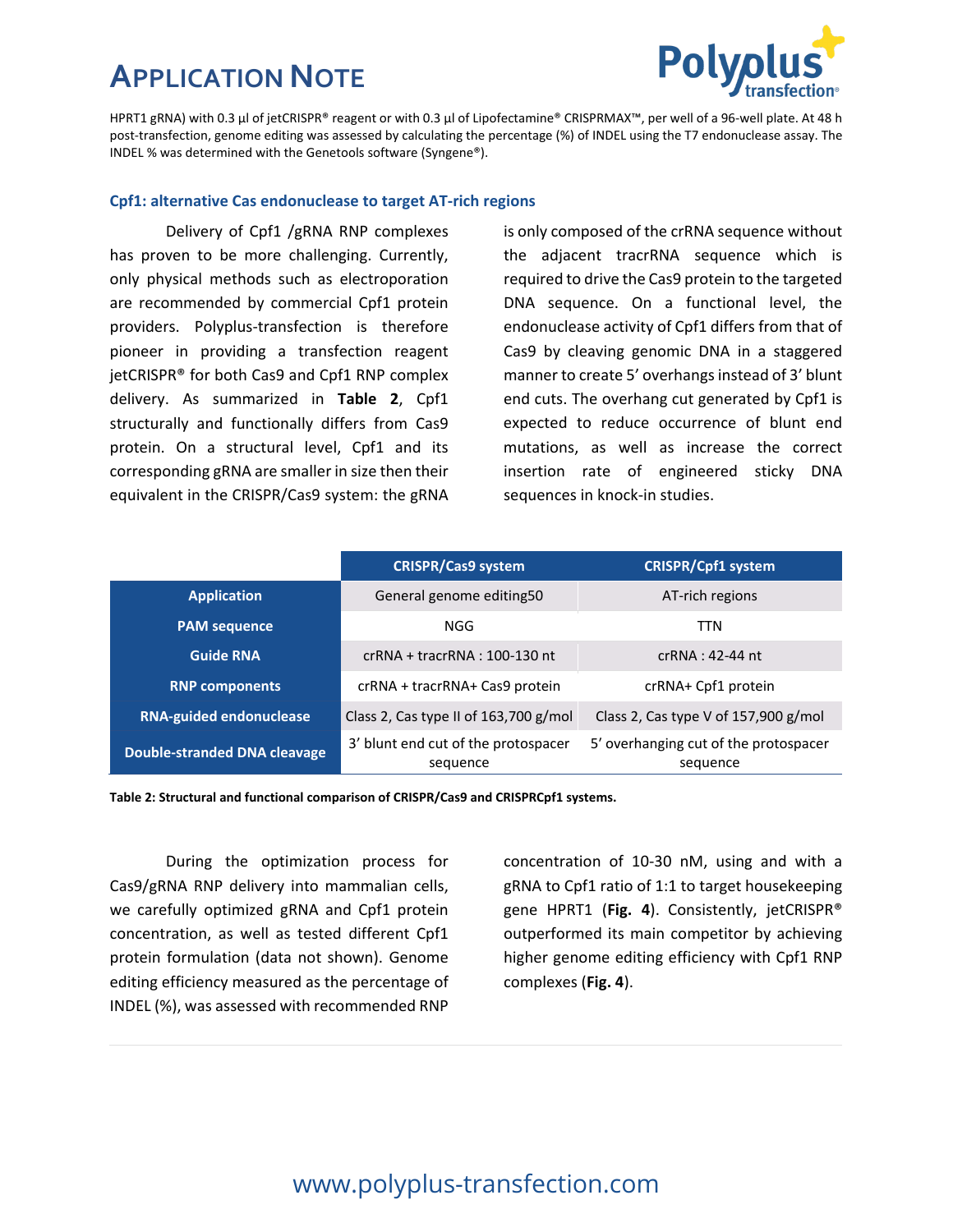



**Fig. 4: High genome editing efficiency using jetCRISPR® and Cpf1 nuclease in HEK-293 cells.** RNP transfections were performed in HEK-293 cells using a Cpf1 to HPRT1 gRNA ratio of 1:1 at a 30 nM concentration, following our recommended protocol for a 96-well plate format. At 48 h post-transfection, T7 digestion products were run on a 2% agarose gel and stained with BET displayed by G:Box transilluminator (Syngene®). Acquisitions were carried out with the Genesnap software (Syngene®) and INDEL quantifications were performed with the Genetools software (Syngene®). 1: Uncleaved fragment of 1083 bp, 2: long cleaved fragment of 578 bp, 3: short cleaved fragment of 505 bp.

#### **Conclusion**

Successful delivery of the gRNA and the preferred Cas protein into cells is essential to guarantee the high genome editing efficiency that is required to generate new cell or animal models. The most efficient CRISPR-Cas method is based on the direct delivery of pre-complexed gRNA and Cas protein, referred to as Ribonucleoprotein (RNP) delivery. RNP transfection has many advantages compared to plasmid or mRNA approaches: a better control

over Cas9 or Cpf1 endonuclease activity, reduced amount of off-target effects, and increased posttransfection cell viability. With our recently launched RNP transfection reagent jetCRISPR®, we provide a full range of reagents for all Cas9 and Cpf1-based CRISPR approaches **(Table 1).** 

Use the leading technology for CRISPR/Cas9 RNP delivery!

| in vitro $/$ in vivo | <b>Delivered molecule</b> | Cas9/Cpf1   | <b>Guide RNA</b> | <b>Our solutions</b>                                      |
|----------------------|---------------------------|-------------|------------------|-----------------------------------------------------------|
| in vitro             | Protein/RNA               | Protein     | <b>RNA</b>       | jetCRISPR <sup>®</sup><br><b>RNP transfection reagent</b> |
| in vitro             | <b>DNA</b>                | <b>DNA</b>  | <b>DNA</b>       | <b>jetOPTIMUS®</b><br><b>DNA transfection reagent</b>     |
| in vitro             | <b>RNA</b>                | <b>mRNA</b> | <b>RNA</b>       | jetMESSENGER®<br>mRNA transfection reagent                |
| in vivo              | DNA/RNA                   | DNA/mRNA    | DNA/RNA          | in vivo-jetPEI®<br>in vivo delivery reagent               |

**Table 3: Polyplus-transfection's range of transfection reagents for CRISPR experiments.**

### www.polyplus-transfection.com